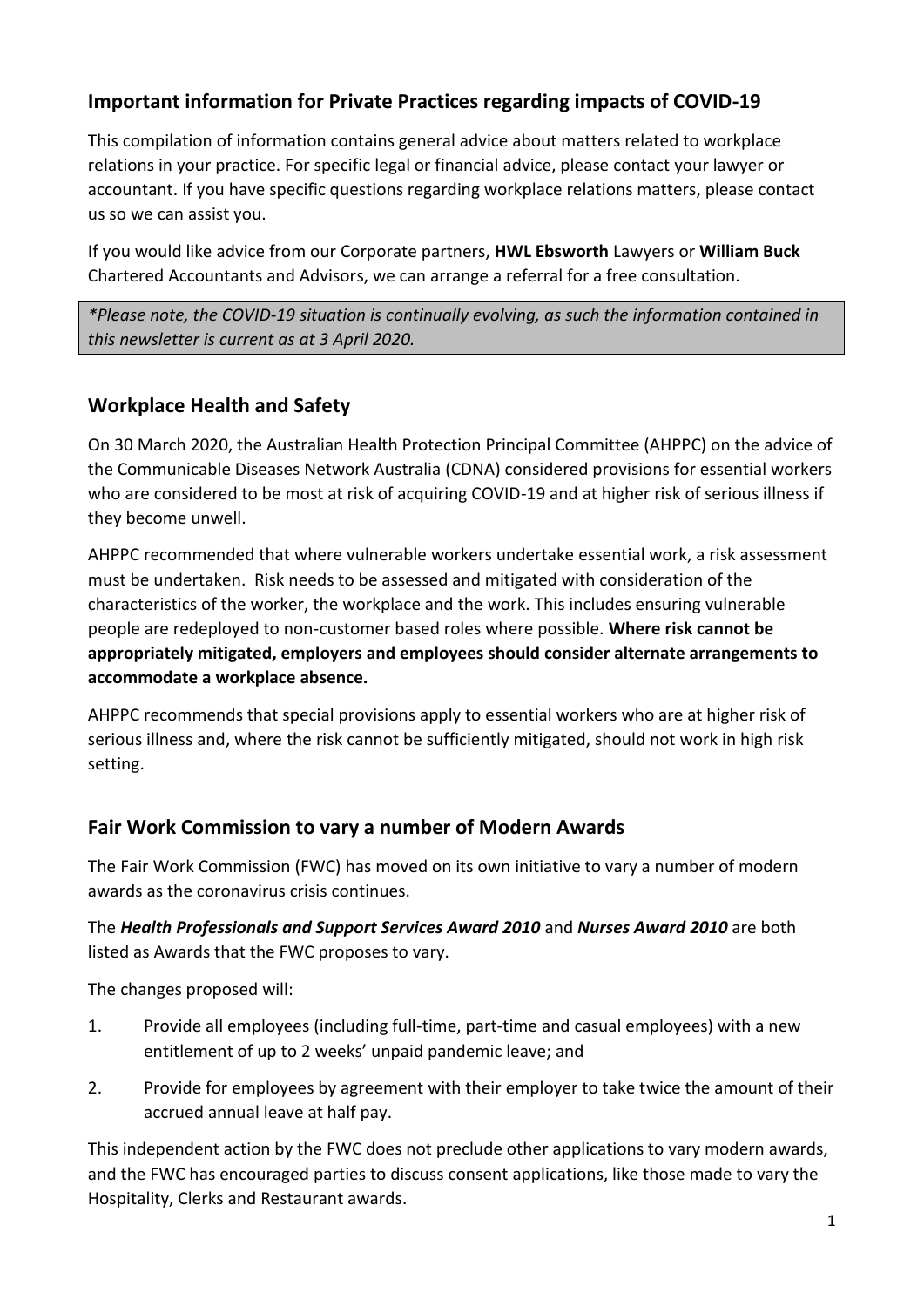### **Government stimulus measures**

The Government has announced business viability supports that are accessible for medical practices. The AMA's proposal to support the viability of General Practice resulted in Health Minister Hunt announcing the doubling of the bulk billing incentive for GPs and an expansion of the Practice Incentive Program. General practices that remain open during the pandemic will have their next two Practice Incentive Program Quality Improvement (PIPQI) payments doubled.

Other viability supports that may assist you include:

#### **JobKeeper Payment**

This new wage subsidy plan announced by the Federal Government on Monday, 30 March 2020, will provide a much needed lifeline to Australian businesses and workers, however, we recommend that you resist pressure to hastily change existing COVID-19 staffing arrangements until the plan's fine print is confirmed by Parliament.

The wage subsidy plan provides eligible employers a flat rate subsidy of \$1,500 per fortnight for existing, stood down and re-hired employees for the next 6 months.

Before acting too quickly to change existing staffing arrangements, please bear in mind that:

- the wage subsidy plan will not be legislated for at least another couple of weeks, meaning that employers risk implementing changes, or agreeing to implement changes, before legislative conditions and restrictions are confirmed; and
- **the usual laws of employment apply**, despite the unprecedented nature of this package.

#### **Boosting Cash Flow for Employers**

This program provides eligible businesses with \$100,000 to cover rent, bills, and employee wages.

#### **Coronavirus SME Guarantee Scheme**

This scheme supports loans to small businesses.

Our corporate partner, William Buck, recently hosted a webinar about the COVID-19 Stimulus measures, and has provided a number of fact sheets with information about what assistance you may be eligible to receive.

#### **Link to William Buck – COVID-19 Stimulus Measures Webinar**

[https://drive.google.com/drive/folders/10A3RpYzJ1lHOlwWqK7DeN\\_1X7QCtYdCg](https://drive.google.com/drive/folders/10A3RpYzJ1lHOlwWqK7DeN_1X7QCtYdCg)

More information about all of these measures is available on the AMA website: <https://ama.com.au/article/latest-information-covid-19#D9>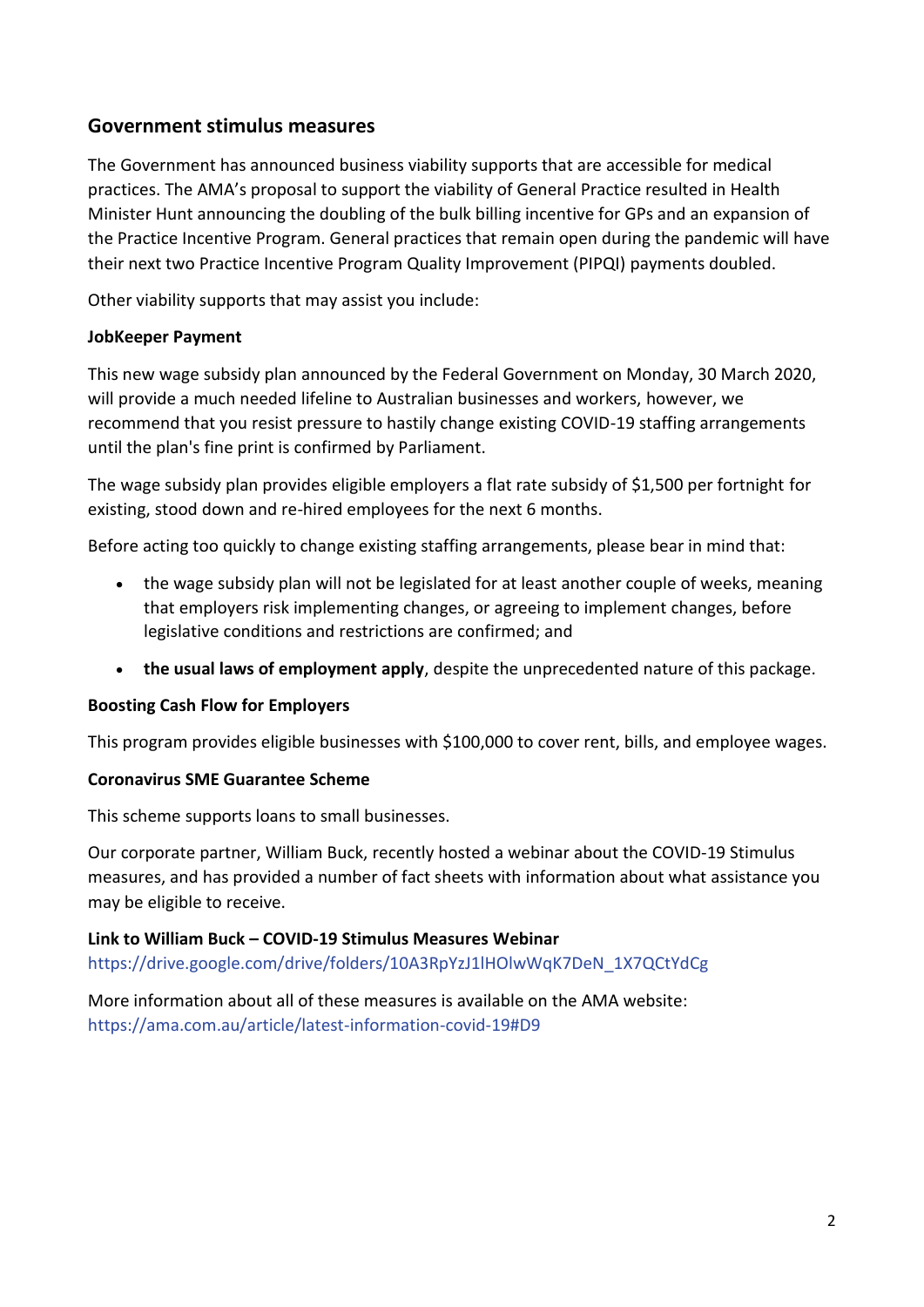# **Stand Down and Redundancy**

You may be inclined to stand down employees in light of the generous safety net afforded by the new wage subsidy plan. However, you **must not** stand down employees unless you have a basis to do so under either:

- the Fair Work Act (**FW Act**); or
- provisions in any applicable Enterprise Agreement or employment contract.

Importantly, you must only stand down employees, under the FW Act, during a period in which the employee cannot be "usefully employed" because of a stoppage of work for any cause for which the employer cannot reasonably be held responsible. **Stand down must remain a measure of last resort.**

The use of stand down provisions by employers in circumstances similar to the COVID-19 outbreak is untested by the Courts and open to challenge by employees. In particular, employees with an ordinary salary higher than \$1,500 a fortnight may still challenge the decision to stand them down to recover the difference between the \$1,500 and their ordinary salary.

**An employee who can be "usefully employed" must not be stood down.** Any unreasonable refusal to perform ordinary duties by an employee may give rise to a breach of contract, which may give the employer the right to withhold wages. Therefore, employers must make it clear to employees that if there is work for them to do it must be done, unless they have a reasonable excuse (such as needing to take personal or carers' leave).

Employers must keep in mind the usual laws affecting employment when selecting employees, or groups of employees, including by ensuring that selection of eligible employees:

- is not based on a protected attribute (ie. race, sex, family commitments, disability or age), which could give rise to a breach of discrimination laws; and
- could not give rise to complaints of adverse action if an employer decides not to nominate the employee to receive the JobKeeper Payment.

### **Changing terms and conditions of employment in light of the JobKeeper Payment**

If you cannot afford to pay the difference between the JobKeeper Payment and ordinary hours, you may wish to consider reducing the employee's ordinary hours and wages so that they only receive the JobKeeper Payment. Please be aware that the usual laws affecting employment will apply. This means that:

- any reduction of working hours and pay may be subject to terms set out in a Modern Award or employment contract;
- at least in the first instance, you should seek agreement from the employee before making this change; and
- you should exercise caution in unilaterally changing an employee's terms and conditions, as a substantial change may be construed by a Court as a redundancy situation, where the employee will be entitled to a redundancy payment.